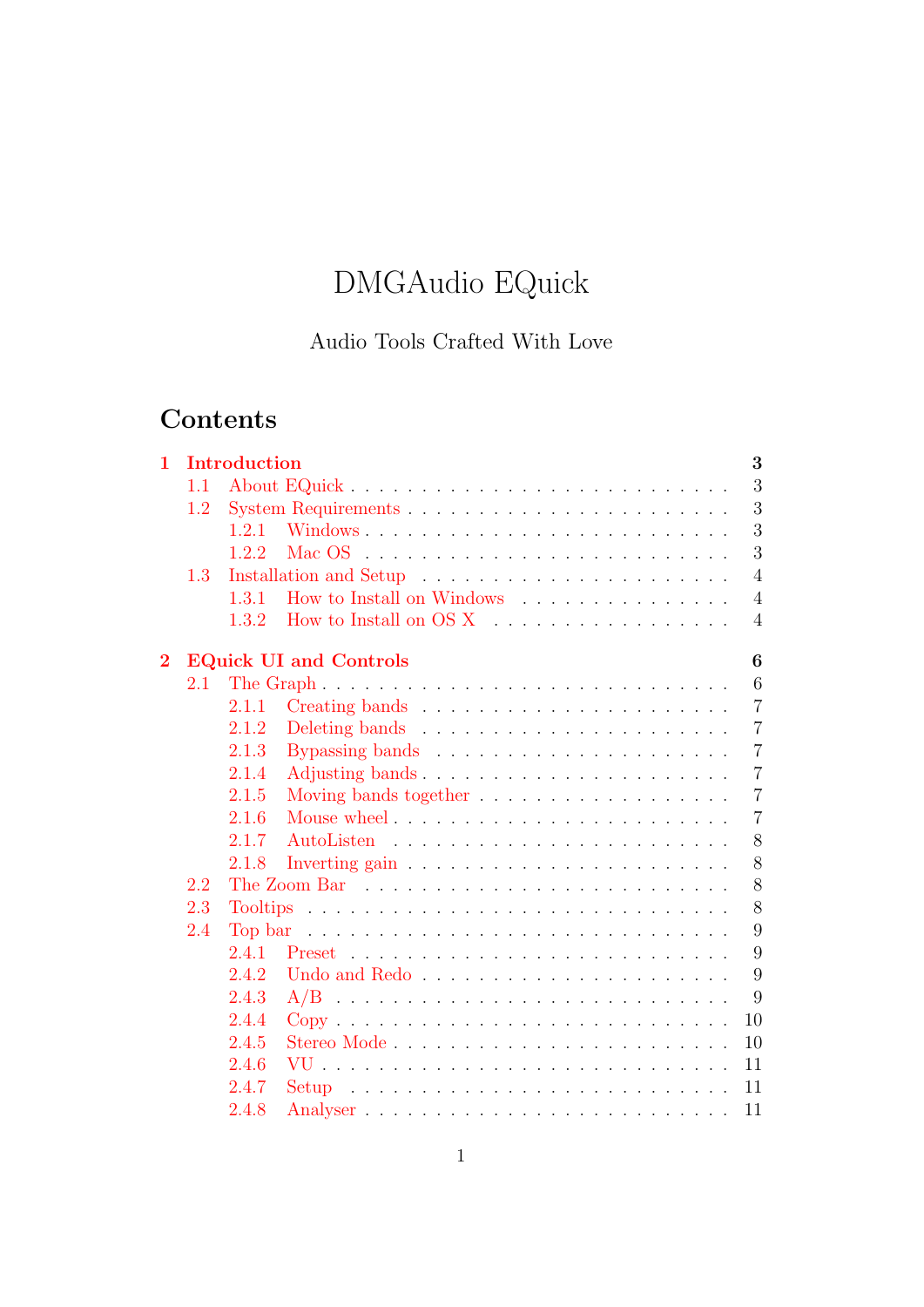|                         |     | 2.4.9  |                                      |  |
|-------------------------|-----|--------|--------------------------------------|--|
|                         | 2.5 |        |                                      |  |
|                         |     | 2.5.1  | 11                                   |  |
|                         |     | 2.5.2  | 12                                   |  |
|                         |     | 2.5.3  | 12                                   |  |
|                         |     | 2.5.4  | 12<br><b>Size</b>                    |  |
|                         |     | 2.5.5  | 12                                   |  |
|                         | 2.6 |        | 12                                   |  |
| $\overline{\mathbf{3}}$ |     |        | 12                                   |  |
|                         | 3.1 |        | <b>Preferences and Options</b><br>13 |  |
|                         |     | 3.1.1  | Mouse Wheel Sensitivity<br>13        |  |
|                         |     | 3.1.2  | 13                                   |  |
|                         |     | 3.1.3  | 13                                   |  |
|                         |     | 3.1.4  | 13                                   |  |
|                         |     | 3.1.5  | 13                                   |  |
|                         |     | 3.1.6  | 14                                   |  |
|                         |     | 3.1.7  | 14                                   |  |
|                         |     | 3.1.8  | 14                                   |  |
|                         | 3.2 |        | 14                                   |  |
|                         |     | 3.2.1  | 14<br>Graph Filled Bands             |  |
|                         |     | 3.2.2  | 15                                   |  |
|                         |     | 3.2.3  | 15                                   |  |
|                         |     | 3.2.4  | 15                                   |  |
|                         |     | 3.2.5  | 15                                   |  |
|                         |     | 3.2.6  | 15                                   |  |
|                         |     | 3.2.7  | 15                                   |  |
|                         |     | 3.2.8  | 16                                   |  |
|                         | 3.3 |        | 16                                   |  |
|                         |     | 3.3.1  | 16                                   |  |
|                         |     | 3.3.2  | 16                                   |  |
|                         |     | 3.3.3  | 16                                   |  |
|                         |     | 3.3.4  | 16                                   |  |
|                         |     | 3.3.5  | 16                                   |  |
|                         |     | 3.3.6  | 17                                   |  |
|                         |     | 3.3.7  | 17                                   |  |
|                         |     | 3.3.8  | 17                                   |  |
|                         |     | 3.3.9  | 17                                   |  |
|                         |     | 3.3.10 | 17                                   |  |
|                         | 3.4 |        | 17                                   |  |
|                         |     | 3.4.1  | 17                                   |  |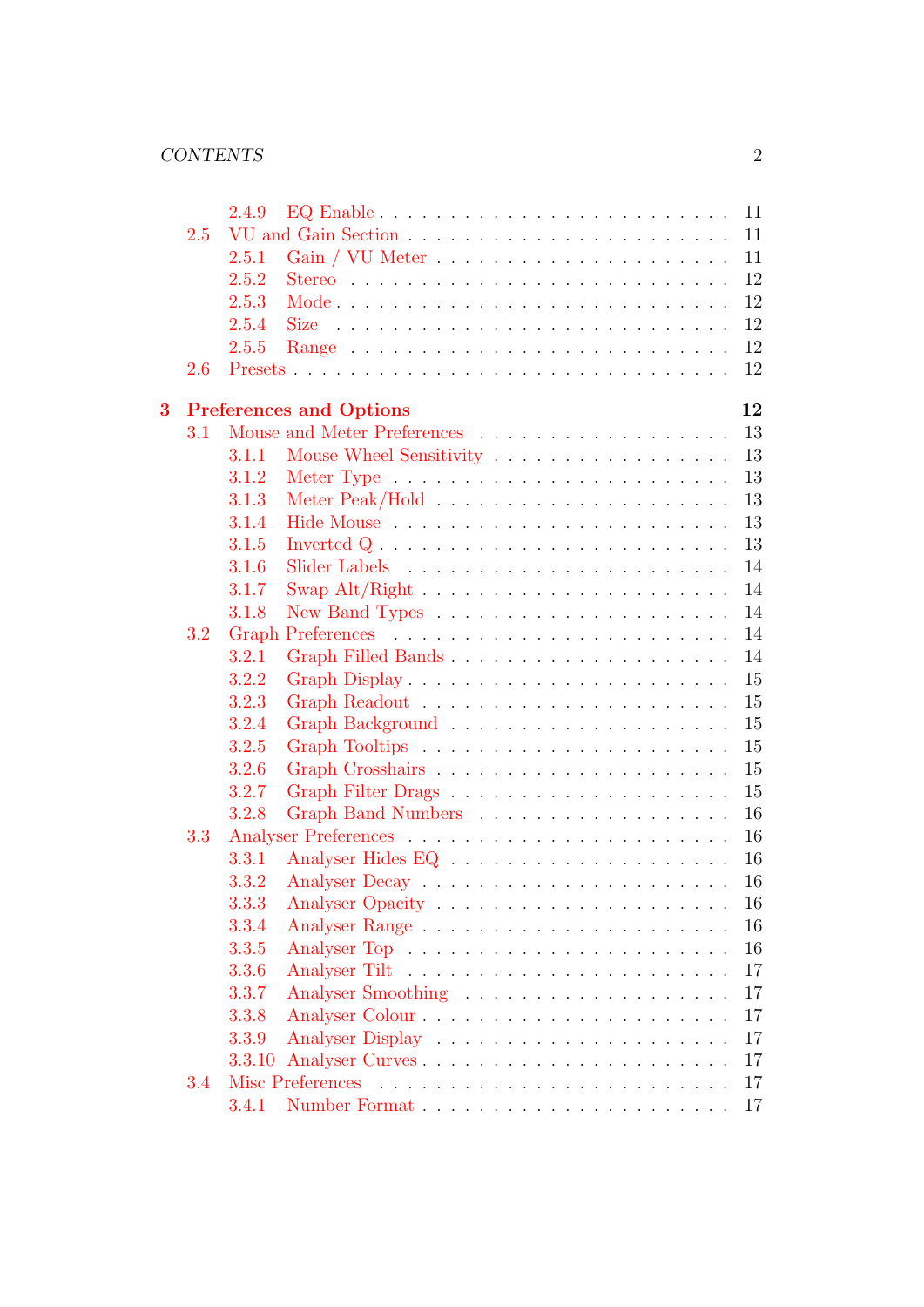|  | 3.4.2 FFT Update Throttle 18                                                          |  |  |  |  |  |  |  |  |  |  |  |  |    |
|--|---------------------------------------------------------------------------------------|--|--|--|--|--|--|--|--|--|--|--|--|----|
|  |                                                                                       |  |  |  |  |  |  |  |  |  |  |  |  |    |
|  |                                                                                       |  |  |  |  |  |  |  |  |  |  |  |  |    |
|  |                                                                                       |  |  |  |  |  |  |  |  |  |  |  |  |    |
|  | 3.4.6 AutoListen Ignores $Q \dots \dots \dots \dots \dots \dots \dots \dots \dots$ 18 |  |  |  |  |  |  |  |  |  |  |  |  |    |
|  |                                                                                       |  |  |  |  |  |  |  |  |  |  |  |  |    |
|  |                                                                                       |  |  |  |  |  |  |  |  |  |  |  |  |    |
|  |                                                                                       |  |  |  |  |  |  |  |  |  |  |  |  |    |
|  | 4 Troubleshooting                                                                     |  |  |  |  |  |  |  |  |  |  |  |  | 19 |
|  |                                                                                       |  |  |  |  |  |  |  |  |  |  |  |  |    |
|  |                                                                                       |  |  |  |  |  |  |  |  |  |  |  |  |    |

# <span id="page-2-0"></span>1 Introduction

# <span id="page-2-1"></span>1.1 About EQuick

EQuick is a thoroughly modern, go-to EQ for making rapid and precise adjustments.

It is designed to excel everywhere: mixing, sound design, mastering and post-production.

The CPU usage is exceptionally low, and it offers 32 bands of extremelyhigh precision curves.

Internally, it's an MS processor and each band can process the Mid, the Side or both.

There's no distortion, and the curves are as perfect as they can be.

The interface is stripped down completely to give you all the control you need, but with no clutter or extra content to distract you. It's even configurable in size to fit your workflow.

# <span id="page-2-2"></span>1.2 System Requirements

### <span id="page-2-3"></span>1.2.1 Windows

EQuick works with Windows XP, Vista and Windows 7, 32bit and 64bit. VST and VST3 are supported in both 32bit and 64bit hosts. RTAS is supported in 32bit ProTools 7 or newer.

# <span id="page-2-4"></span>1.2.2 Mac OS

EQuick requires OSX 10.4.11 or better, on G4, G5 or Intel mac. VST, VST3 and AU are supported in both 32bit and 64bit hosts. RTAS is supported in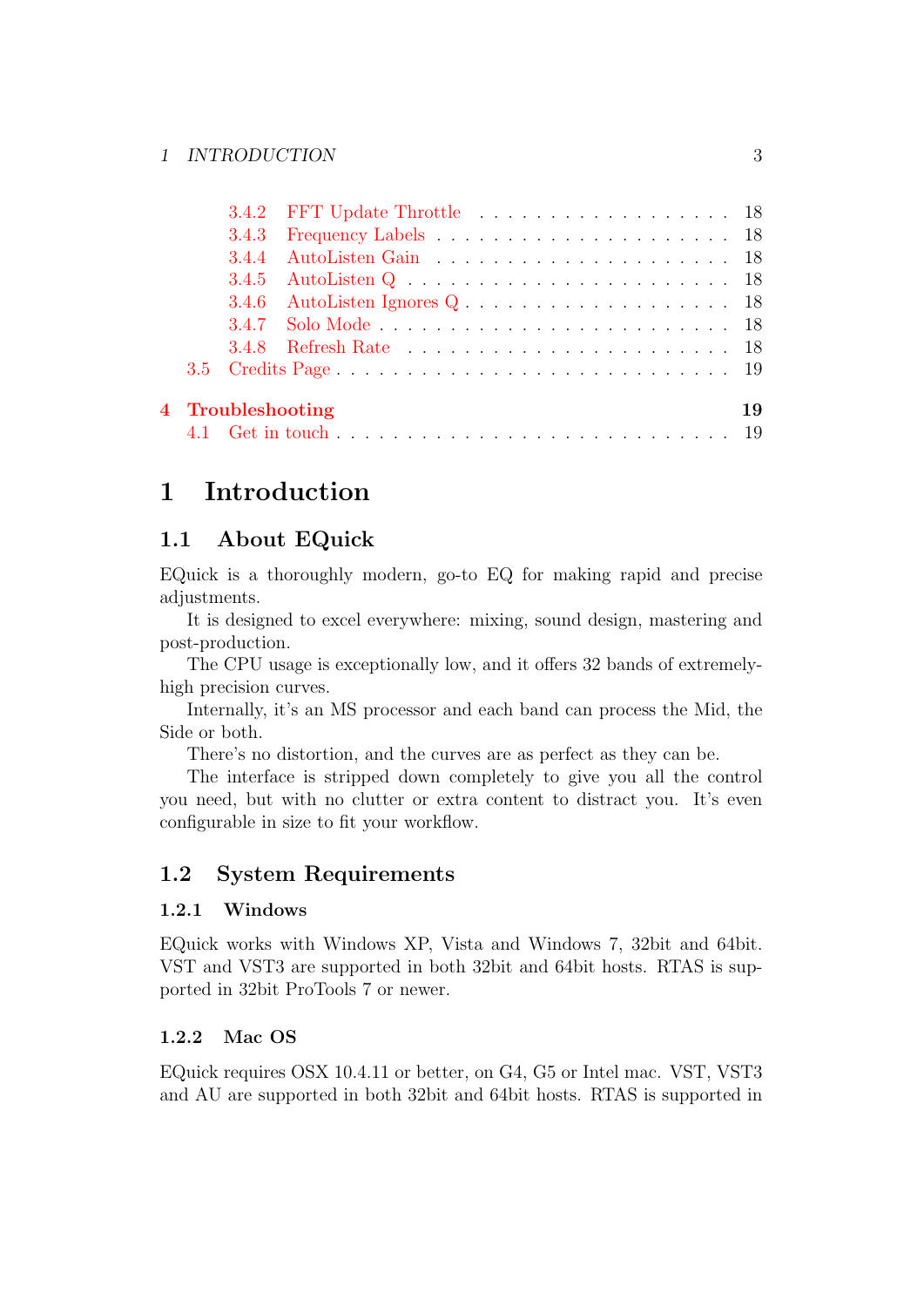#### 1 INTRODUCTION 4

32bit ProTools 7 or newer.

## <span id="page-3-0"></span>1.3 Installation and Setup

#### <span id="page-3-1"></span>1.3.1 How to Install on Windows

You need two files to install; the plugin installer and the license file. Both are available in your User Area. If you're using a demo, download the installer from the site, and use the form to have your license file emailed to you.



Double-click license.reg, and this box will open:

| <b>Registry Editor</b> |                                                                                                                                                                                                                                                                                           |
|------------------------|-------------------------------------------------------------------------------------------------------------------------------------------------------------------------------------------------------------------------------------------------------------------------------------------|
|                        | Adding information can unintentionally change or delete values and cause components to<br>stop working correctly. If you do not trust the source of this information in<br>C:\Users\Dave\Desktop\equick_license.req, do not add it to the registry.<br>Are you sure you want to continue? |
|                        | <b>Yes</b><br>No                                                                                                                                                                                                                                                                          |

Click "Yes" and the license is installed. Now double-click the .zip file which contains the installer. Double-click the installer; it will look like this:

| Setup - DMGAudio EQuick | $\overline{\mathbf{x}}$                                                       |
|-------------------------|-------------------------------------------------------------------------------|
|                         | <b>Welcome to the DMGAudio EQuick</b><br><b>Setup Wizard</b>                  |
|                         | This will install DMGAudio EQuick 1.00 on your computer.                      |
|                         | It is recommended that you close all other applications before<br>continuing. |
|                         | Click Next to continue, or Cancel to exit Setup.                              |
|                         |                                                                               |
|                         |                                                                               |
|                         |                                                                               |
|                         |                                                                               |
|                         |                                                                               |
|                         | Cancel<br>Next                                                                |
|                         |                                                                               |

Click "next" (changing any options if you need to), and EQuick is installed! Reload your host, and enjoy!

#### <span id="page-3-2"></span>1.3.2 How to Install on OS X

You need to download both the installer and the license file. Both are available in your user area. If you're using a demo, download the installer from the site, and use the form to get your license file emailed to you.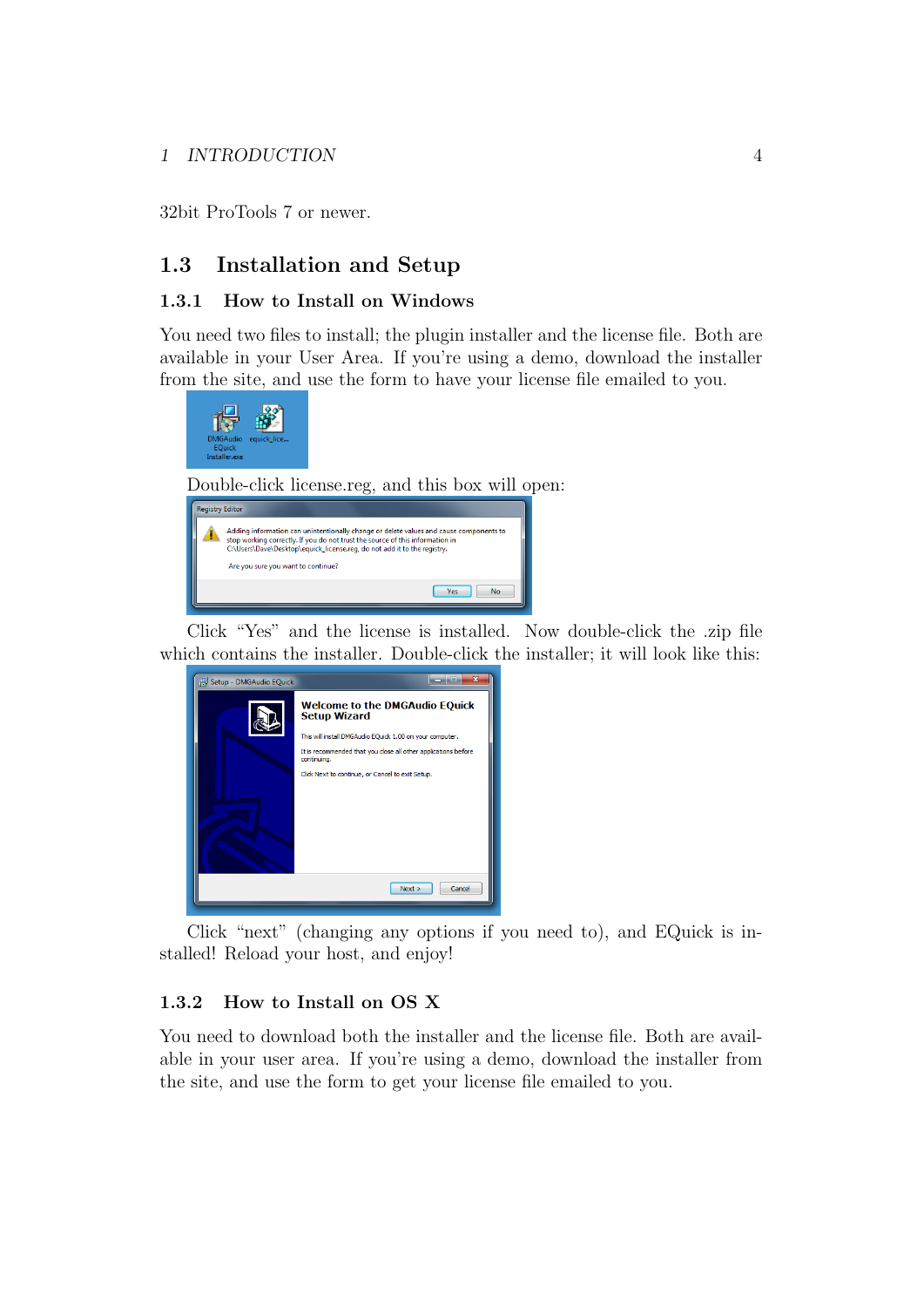#### 1 INTRODUCTION 5

| Name                 |  |
|----------------------|--|
| EQuickLicenseMac.tar |  |
| EQuickMac v1.00.zip  |  |

If you are using Safari, one or both of these files may be automatically unzipped for you. If not, double-click them to decompress them, so you get this:

| Name                         |  |
|------------------------------|--|
| <b>EQuick Installer.mpkg</b> |  |
| EQuickLicense.command        |  |
| EQuickLicenseMac.tar         |  |
| EQuickMac v1.00.zip          |  |
|                              |  |

Double-click "EQuickLicense.command" to install the license. The license will install, and you'll get the following message to confirm:



Now double-click the installer, and it will launch. It looks like this:

|                                                                                         | Install EQuick                                                              |
|-----------------------------------------------------------------------------------------|-----------------------------------------------------------------------------|
|                                                                                         | Welcome to the EQuick Installer                                             |
| $\Theta$ Introduction<br>License<br><b>Destination Select</b><br>Installation Type      | You will be guided through the steps necessary to<br>install this software. |
| <b>Installation</b><br><b>Summary</b><br><b><i>confortinational alim</i></b><br>աղապարա | <b>Tunlimlini</b> m                                                         |
|                                                                                         | Continue<br><b>Go Back</b>                                                  |

Click through until it installs, and everything is set! Now relaunch your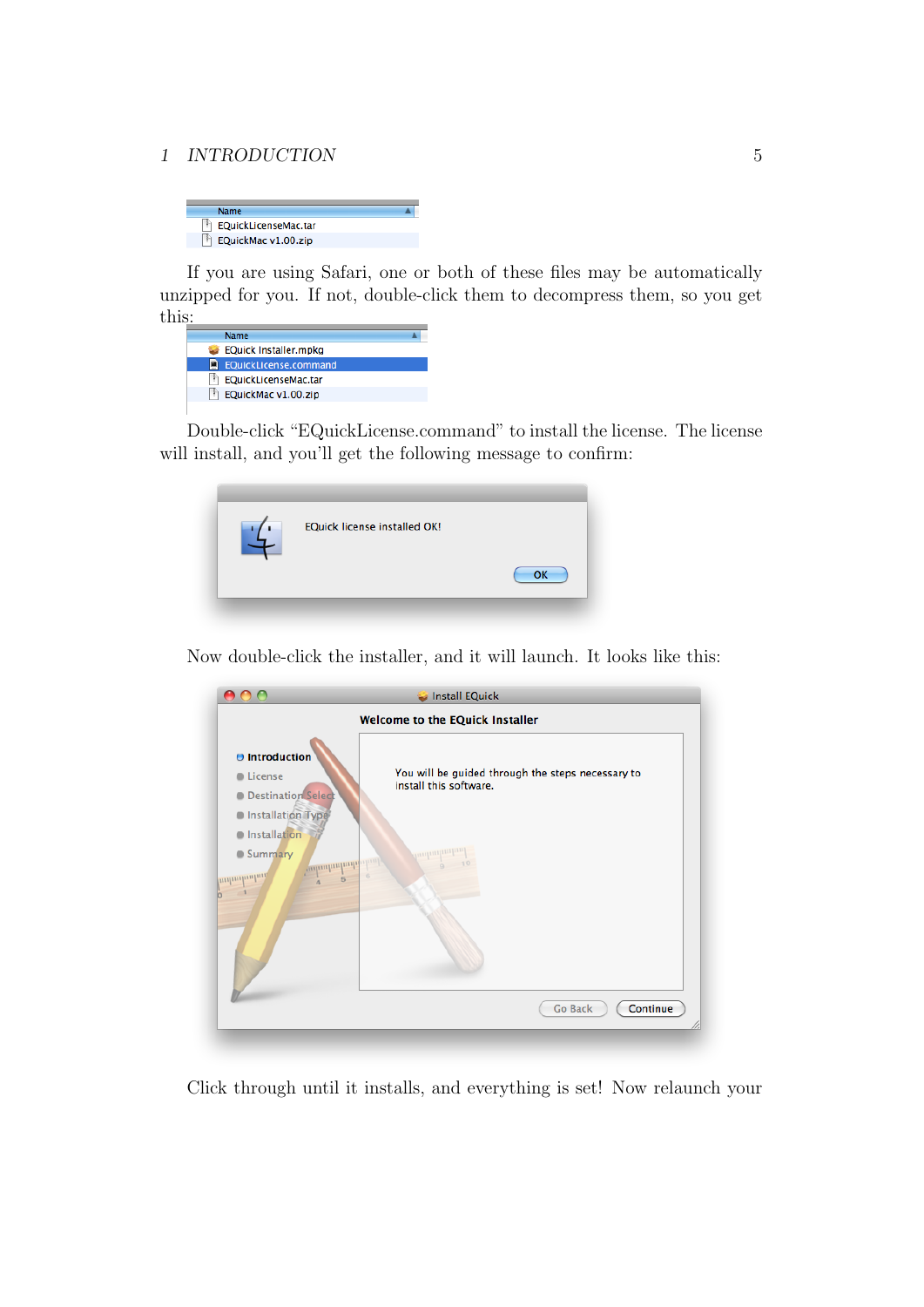host and enjoy!

# <span id="page-5-0"></span>2 EQuick UI and Controls



# <span id="page-5-1"></span>2.1 The Graph



The graph is a visual representation of the EQ response. It shows you everything that is going on, plus a spectrum analyser display of the signal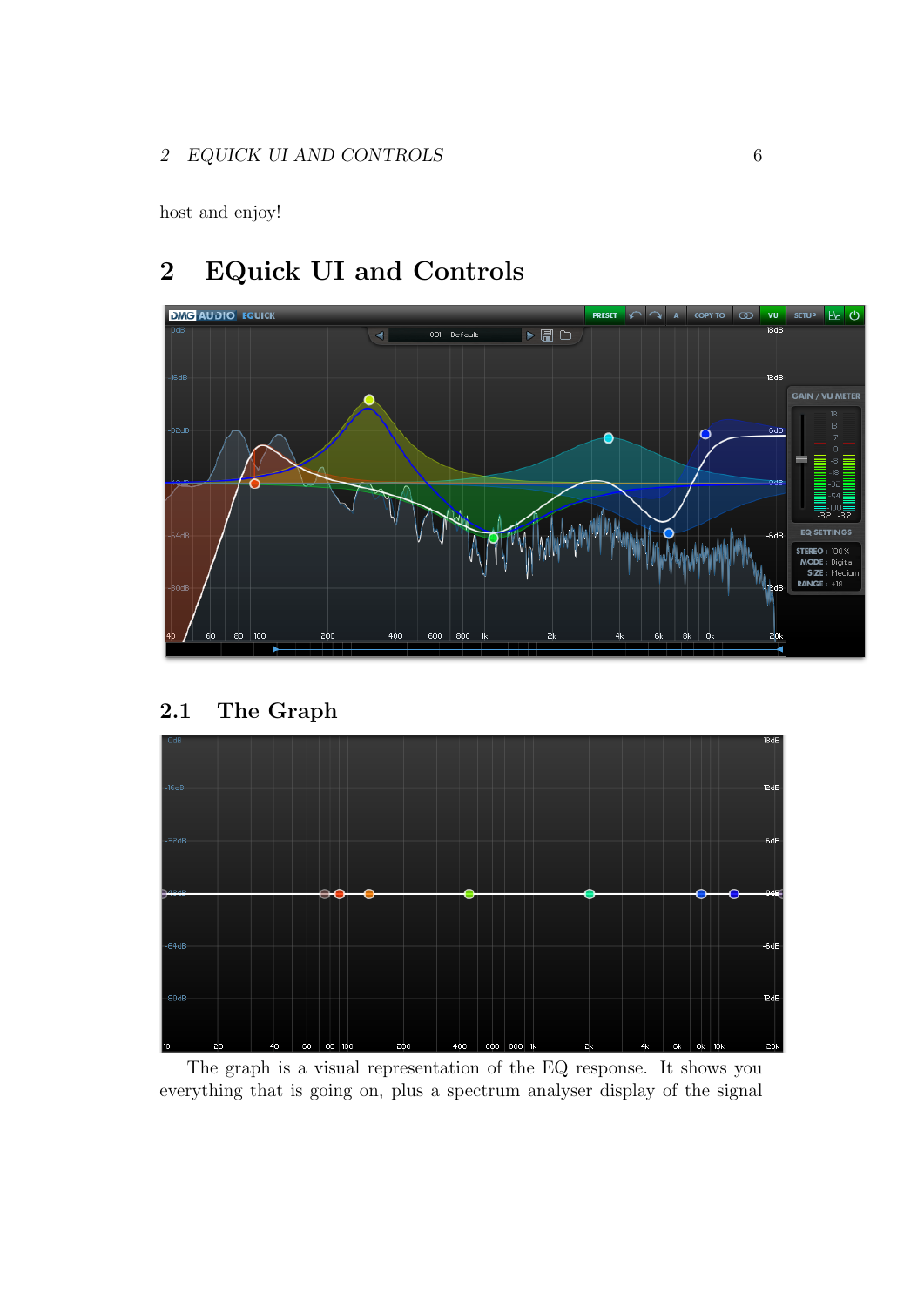#### 2 EQUICK UI AND CONTROLS 7

it's processing.

#### <span id="page-6-0"></span>2.1.1 Creating bands

Double-click to create a new band.

By default, a new band will be a Peak, at the frequency and gain where you click, with a Q of 0.7.

Using preferences, you can get EQuick to guess what you meant, and create different types based on where you click.

#### <span id="page-6-1"></span>2.1.2 Deleting bands

You can delete bands by Alt+double-clicking or Alt+Control/Apple-clicking on the band's circular handle.

#### <span id="page-6-2"></span>2.1.3 Bypassing bands

If you Control/Apple click a band's handle, the band will toggle between bypassed and engaged.

#### <span id="page-6-3"></span>2.1.4 Adjusting bands

You can click and drag a band to change its frequency and gain. If the band is a notch, dragging up and down will adjust Q. If the band is a filter, dragging up and down will adjust either Q or Slope (see Preferences).

You can alt-click and drag a band to adjust Q, and Shift (for shelves, which controls whether the resonance of the shelf is above or below the curve, for a shelf with Q greater than 0.7).

#### <span id="page-6-4"></span>2.1.5 Moving bands together

Dragging a box on the graph will select multiple bands. You can drag or alt-drag them together to manipulate multiple bands simultaneously.

#### <span id="page-6-5"></span>2.1.6 Mouse wheel

Using the mouse wheel while over (or dragging) a band allows you to adjust the band's Q.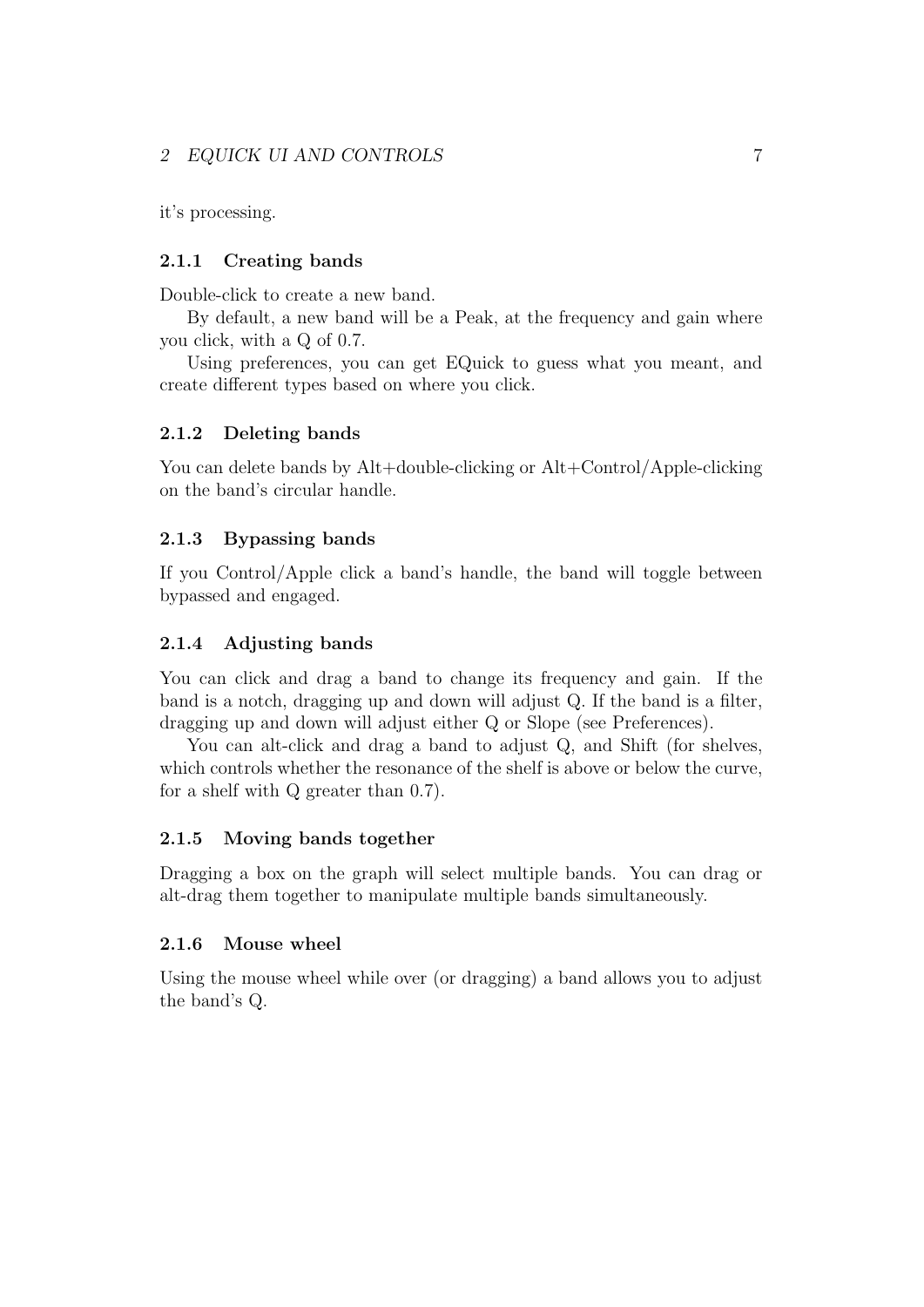#### <span id="page-7-0"></span>2.1.7 AutoListen

Using the right mouse-button instead of the left mouse-button while adjusting a band will engage AutoListen. This feature bypasses all other bands, and configures the band to allow you to hear exactly what you're affecting. This can be extremely useful for finding frequencies, and the preferences allow you a great deal of control over how it behaves.

There's also a preference to swap Right-button and Alt, so if you prefer, you can AutoListen by alt-dragging and adjust Q with the right-hand button.

Note that when adjusting multiple bands, the AutoListen will allow you to audition the band that you are actually dragging.

#### <span id="page-7-1"></span>2.1.8 Inverting gain

A single right-click on a band's handle will invert the band. This can be very useful for some workflows (such as identifying and removing a frequency range from a signal).

### <span id="page-7-2"></span>2.2 The Zoom Bar



The Zoom Bar allows you to zoom in on a frequency range for precision work. Grab either end of the bar to zoom in on a frequency range, or grab the middle to scroll left or right to move up or down the spectrum. Right-click to reset to full range zoom.

#### <span id="page-7-3"></span>2.3 Tooltips



When selecting a band, tooltips are shown, allowing you to read off and numerically adjust the values for the band. Double-click a number to textenter a new value.

At the top is the frequency, to the left is the gain, and to the right is the Q.

For shelves, an additional Slope control is shown, allowing you to adjust where the resonance develops (above or below the curve). For notches, Gain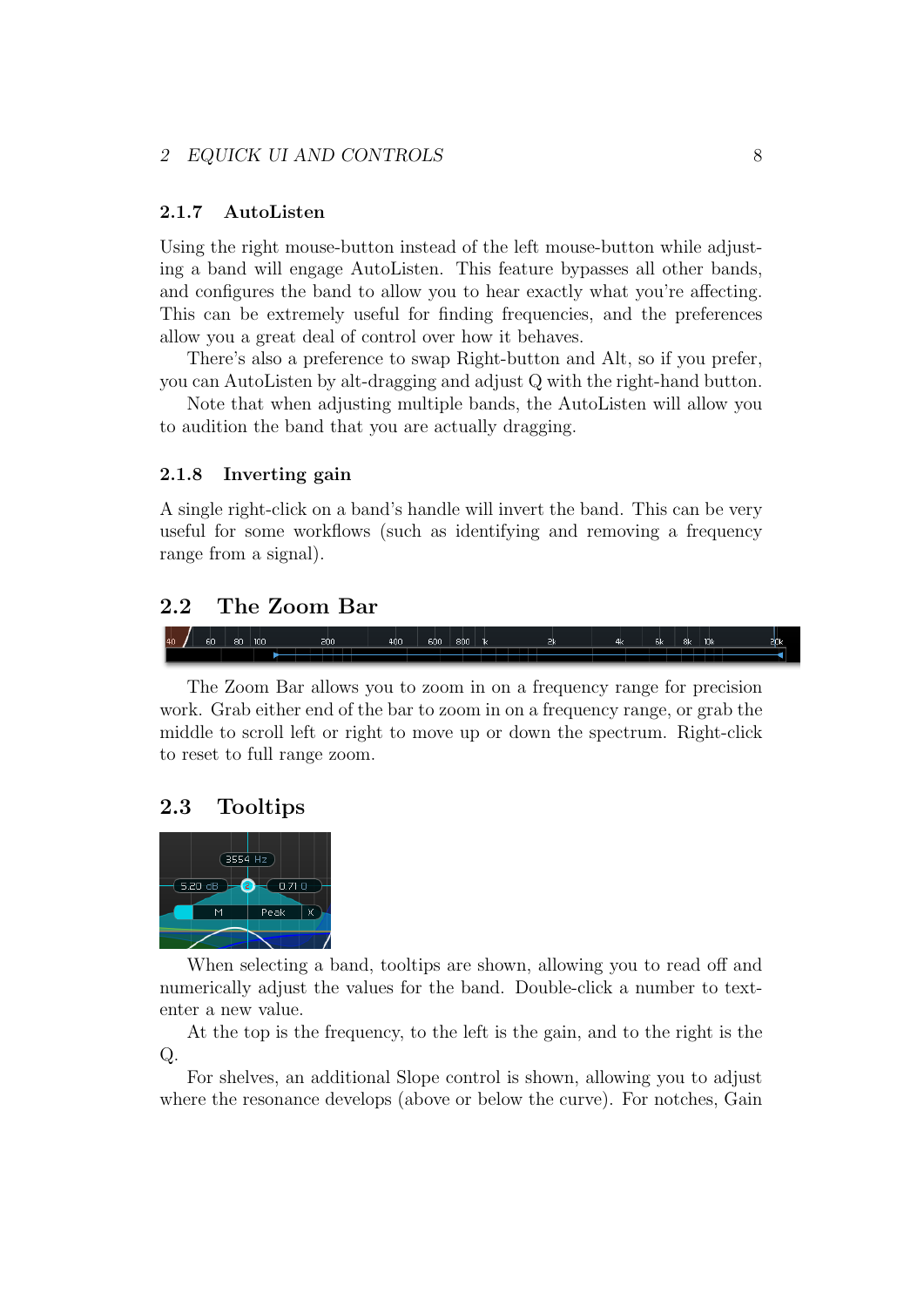#### 2 EQUICK UI AND CONTROLS 9

is not shown. For filters, the Gain is replaced by a Slope control, allowing you to set the Slope in decibels per octave, from 6dB/oct to 48dB/oct, in 6dB steps.

At the base the long bar has a bypass button on the far left, the "channels" menu to the left of center (which allows you to configure whether the band affects the Mid, the Side or both channels), on the right is the "type" control (which allows you to pick between Peak, Shelves, Filters and Notch types), and on the far right is the band deletion button, which will remove the band.

In the preferences, you can configure a condensed "Type 2" tooltip, as below:



The top of like the tooltip here has Bypass, Channels, Type and Delete, as for Type 1, and the controls are listed below.

#### <span id="page-8-0"></span>2.4 Top bar

**DMG AUDIO EQUICK** 

The bar at the top of the UI contains controls to allow you to configure the behaviour of EQuick.

#### <span id="page-8-1"></span>2.4.1 Preset

This button will open the Preset pane, to allow you to select, import and export presets.

#### <span id="page-8-2"></span>2.4.2 Undo and Redo

This section contains controls to Undo/Redo changes (history is saved until you close the session).

#### <span id="page-8-3"></span> $2.4.3\quad A/B$

EQuick allows each instance to retain a bank of 8 sets of settings, so you can quickly audition different settings. The A/B menu allows you to choose a value from A-H, each of which will store a setting for your convenience.

Right-clicking the AB button allows you to toggle between the current AB bank, and the previous bank.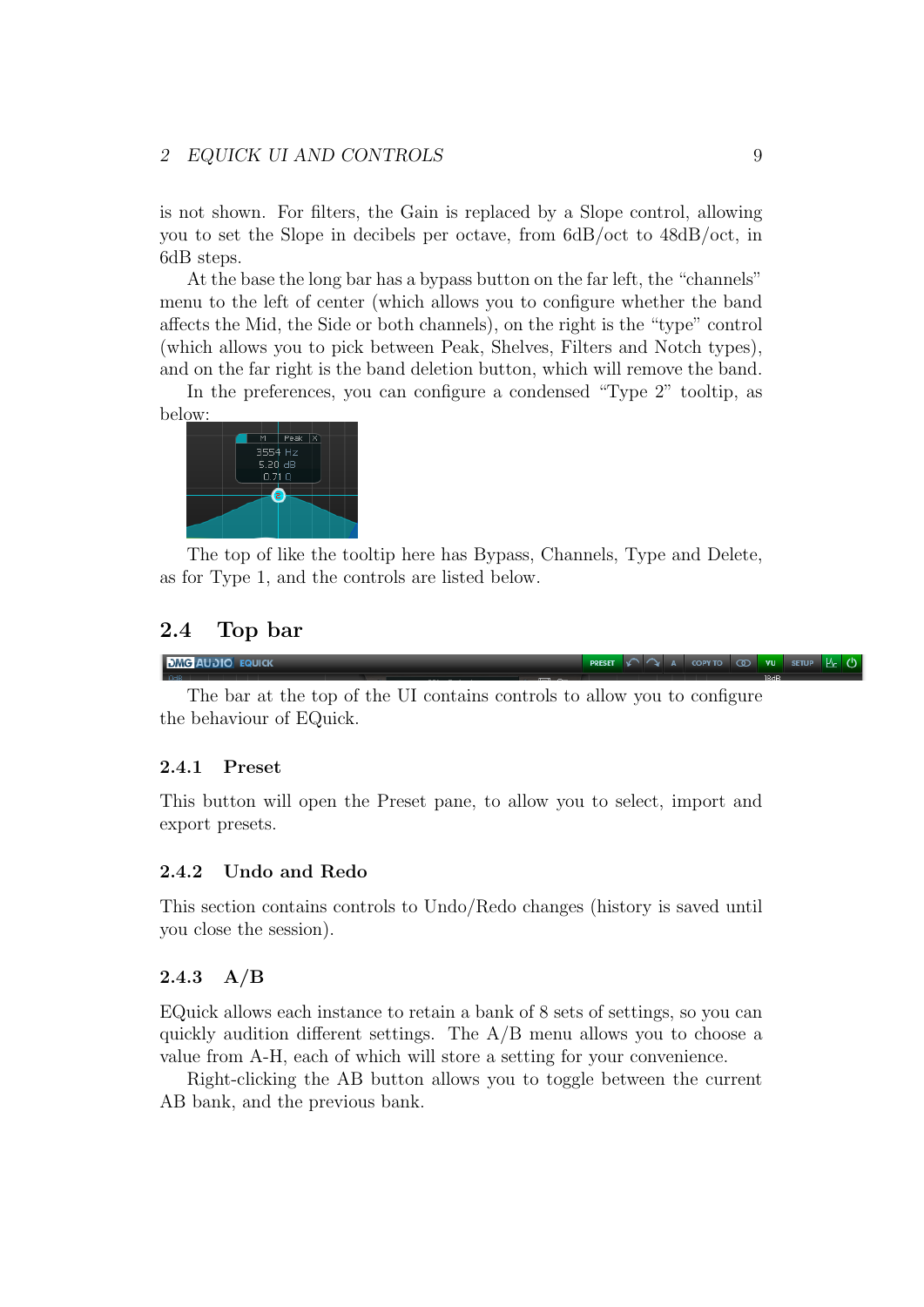#### <span id="page-9-0"></span>2.4.4 Copy

The Copy menu relates to the A/B menu. If, while working, you wish to save the current state of the plugin to a different  $A/B$  bank, select the bank you wish it to be saved in from the Copy menu. For instance, if you have a presence boost at 1k, and are working with bank A, and you Copy that to bank B (to save it away), and you then move the presence boost to  $2k$  (still working with bank A. This will not change unless you use the  $A/B$  menu), you can now select A and B from the A/B menu to move the peak from 1k to 2k and back, to audition the change.

#### <span id="page-9-1"></span>2.4.5 Stereo Mode

By default, EQuick is a stereo EQ, operating equally on the left and right channels of input audio. However, in EQuick, you can adjust the Mid and Side EQs independently. Each band of EQ can process the Mid, the Side, or both Stereo channels together.

When Stereo is selected, both curves are shown. When Mid or Side is selected, the EQ shape corresponding to that channel is shown, and the other is hidden.

The final entry on the Stereo Mode menu is a Solo. When enabled, this will mute any channel which is not being processed. This means that you can enable the Solo to hear only the Mid or Side data.

This image shows two bands, one processing the Mid, and one processing the Side.



This image shows Stereo mode, where both curves are shown. In Mid mode, only the right-hand bell would be visible (since it is processing the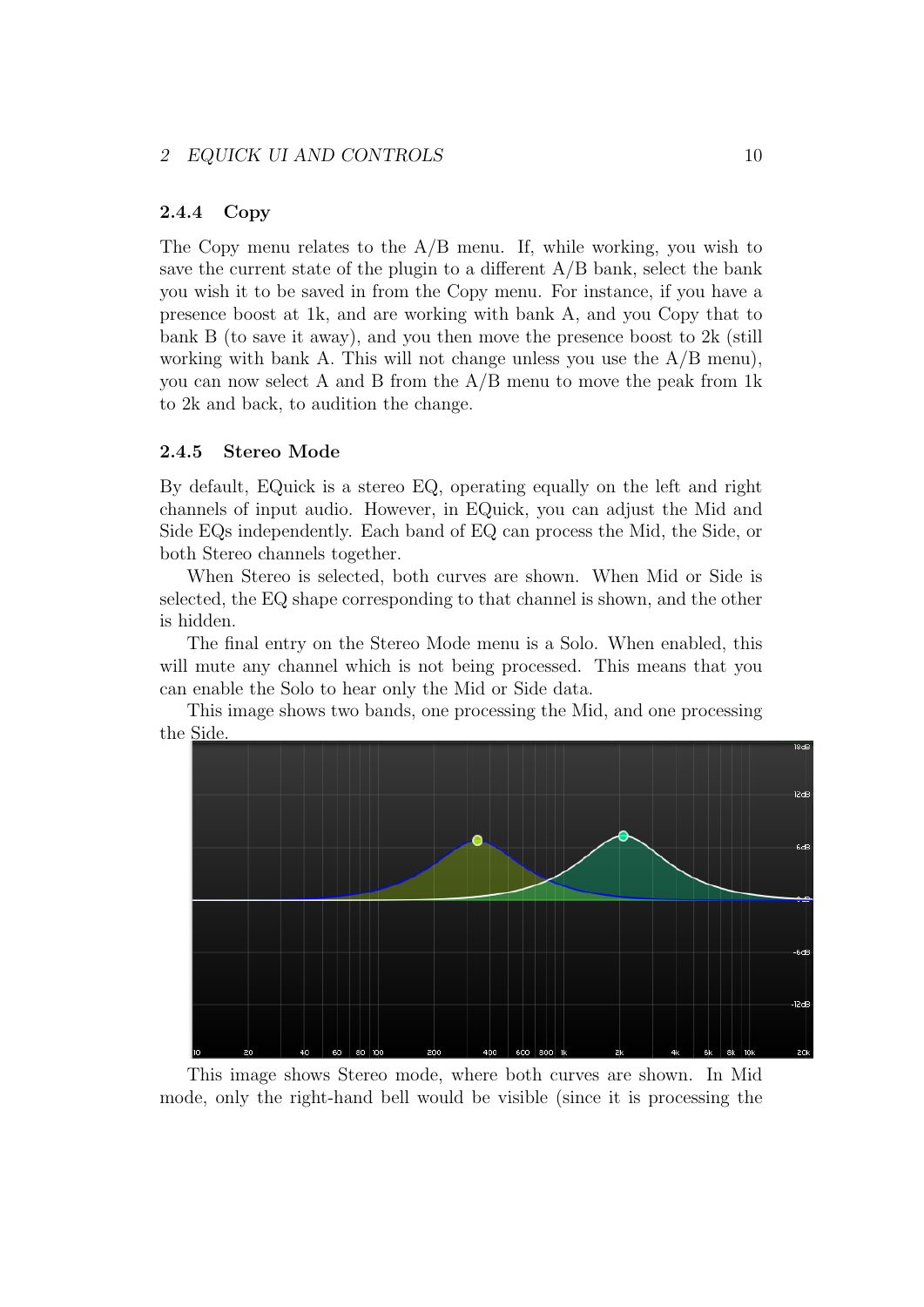### 2 EQUICK UI AND CONTROLS 11

Mid but not the side). In Side mode, only the left-hand bell would be visible, (since it only affects the Side band).

### <span id="page-10-0"></span>2.4.6 VU

This button will open the panel containing the VU meter, output gain, and the extra EQ Settings.

### <span id="page-10-1"></span>2.4.7 Setup

This button opens/closes the floating Setup pane.

#### <span id="page-10-2"></span>2.4.8 Analyser

Toggling this button will enable or disable the spectrum analyser.

### <span id="page-10-3"></span>2.4.9 EQ Enable

When this button is green, the EQ is engaged. Use this button to quickly bypass/re-enable the processing.

# <span id="page-10-4"></span>2.5 VU and Gain Section



This section opens when you click "VU" on the top bar.

#### <span id="page-10-5"></span>2.5.1 Gain / VU Meter

This section contains the output meter. The scale is in dB. The box underneath is a readout of the peak values on each channel, using the ballistics chosen in Setup. The red marks above the meter values hold the peak values.

To the left is the output gain fader, which has a range of  $+/-36dB$ . Below this is the "EQ SETTINGS" box.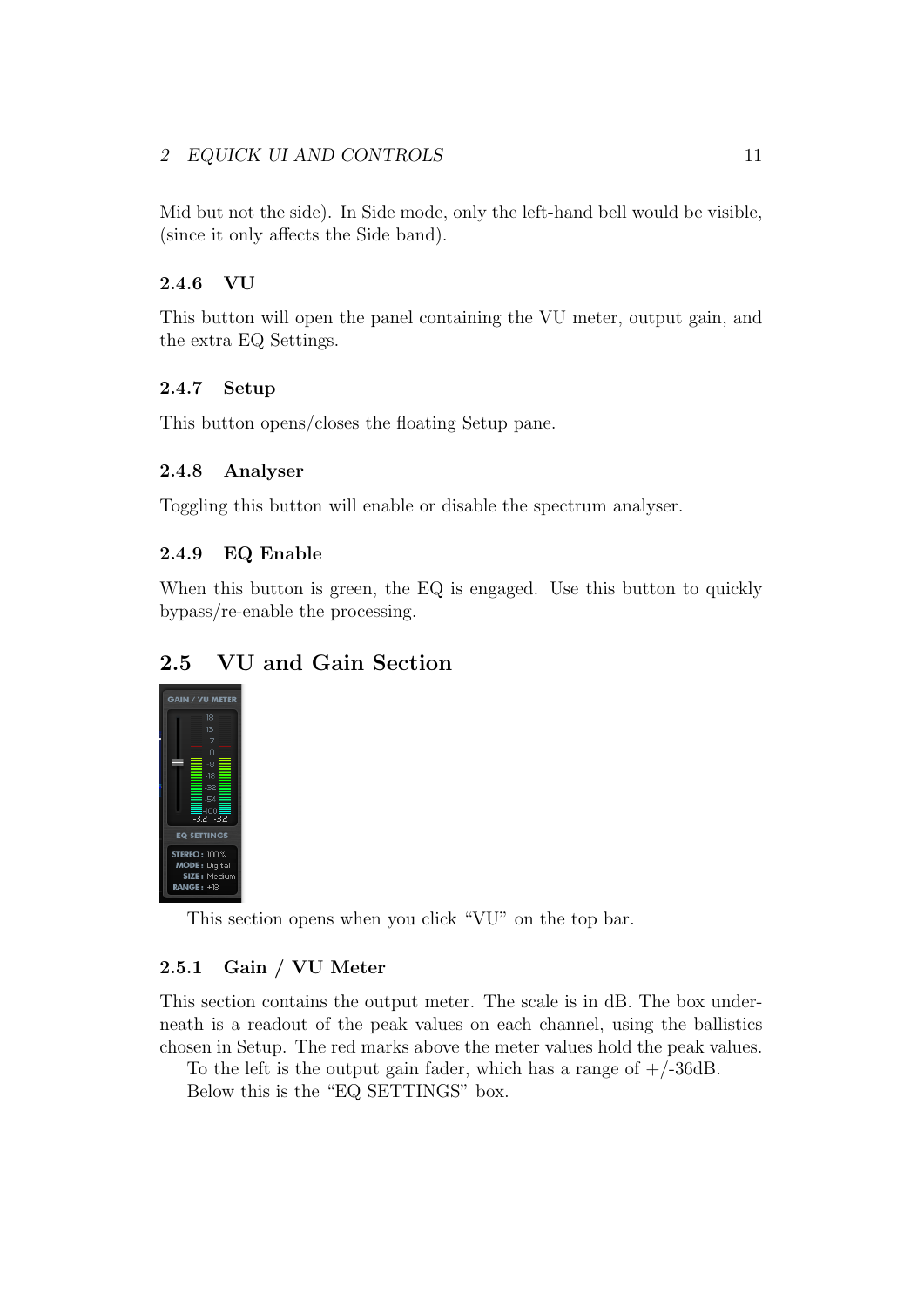#### <span id="page-11-0"></span>2.5.2 Stereo

The "Stereo" control allows you to adjust the stereo width, from  $0\%$  (mono) to 200% (twice as wide).

### <span id="page-11-1"></span>2.5.3 Mode

The "Mode" control allows you to select the processing mode. "Digital" has the same ultra-high quality sound as EQuality, and has ultra-low CPU usage. "Linear" engages a Linear-phase processing mode, which has a (compensated) latency, and imparts no phase-smearing on the signal; this is used typically in a mastering context.

### <span id="page-11-2"></span>2.5.4 Size

With this setting, you can adjust the on-screen size of EQuick, from very small to huge, in 5 different settings.

### <span id="page-11-3"></span>2.5.5 Range

This adjusts the minimum range that will be displayed on the graph. You can use this to zoom in for fine adjustments, or to zoom out in order to make radical adjustments.

### <span id="page-11-4"></span>2.6 Presets

#### 001 - Default  $\rightarrow \blacksquare$  $\mathcal{A}$

The preset bar slides down over the graph when "PRESET" is selected on the top bar.

To the left is the preset selection menu. The arrows either side let you select the next preset with a single click. Right-click the preset name to enter a new one.

Next to this are the preset save and load buttons, which allow you to export/import banks of 20 presets as an ".eqi" file.

# <span id="page-11-5"></span>3 Preferences and Options

Click the setup button on the top-right of the top bar and the Setup window will open, allowing you to adjust your preferences.

Preferences apply to all instances and are saved globally.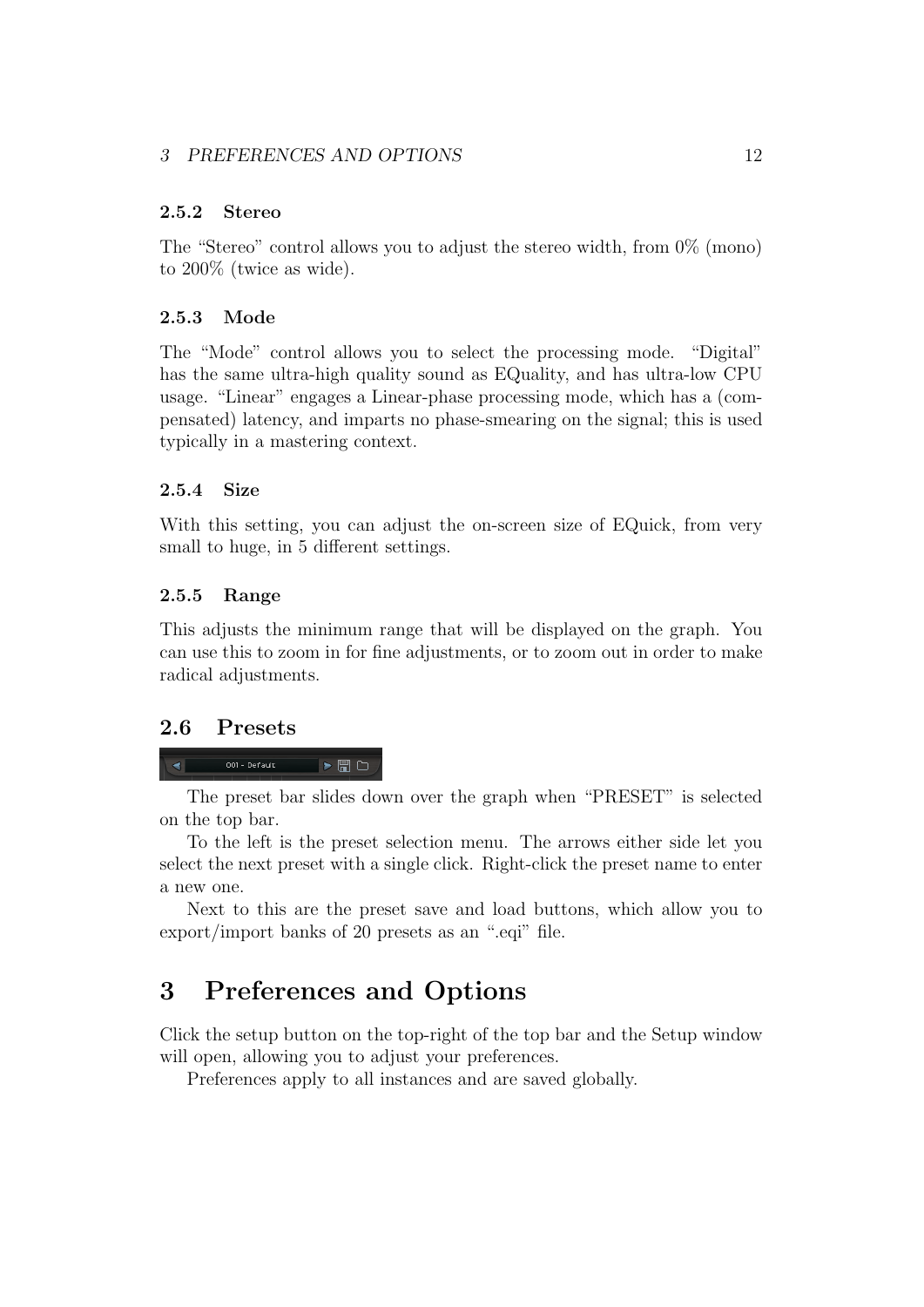| Mouse & Meter                 | Graph          | Analyser       | <b>Misc</b> | <b>Credits</b> |
|-------------------------------|----------------|----------------|-------------|----------------|
| <b>MouseWheel Sensitivity</b> | <b>Broad</b>   | Med            | <b>Fine</b> |                |
| <b>Meter Type</b>             | <b>Digital</b> | <b>PPM</b>     | VU          | <b>BBC</b>     |
| Meter Peak/Hold               | 5Sec           | <b>Clicked</b> | Off         |                |
| <b>Hide Mouse</b>             | Off            | On             |             |                |
| Inverted Q                    | Off            | On             |             |                |
| <b>Slider Labels</b>          | Off            | Hover          | On          |                |
| Swap Alt/Right                | Off            | On             |             |                |
| <b>New Band Types</b>         | Peaks          | <b>By Freq</b> | By Gain     | <b>Both</b>    |

# <span id="page-12-0"></span>3.1 Mouse and Meter Preferences

# <span id="page-12-1"></span>3.1.1 Mouse Wheel Sensitivity

Use this to calibrate how big an adjustment a single "click" of the mouse wheel makes to a control.

# <span id="page-12-2"></span>3.1.2 Meter Type

Select the meter ballistics you want the EQuick VU to use. Digital PPM will reflect all peaks. The other modes respond to the signal in more musical ways, by ignoring a certain degree of transience, and taking time to release once signal has muted.

# <span id="page-12-3"></span>3.1.3 Meter Peak/Hold

Use this to select whether the peak values of the meter are held indefinitely (until the meter is clicked, to reset), held for 5 seconds, or not recorded at all.

### <span id="page-12-4"></span>3.1.4 Hide Mouse

When "On" the mouse will be hidden during drag operations on the UI, to minimise distraction.

# <span id="page-12-5"></span>3.1.5 Inverted Q

This option inverts the Y-axis when alt-dragging to adjust Q on the graph, so that dragging upwards will cause Q to widen rather than narrow.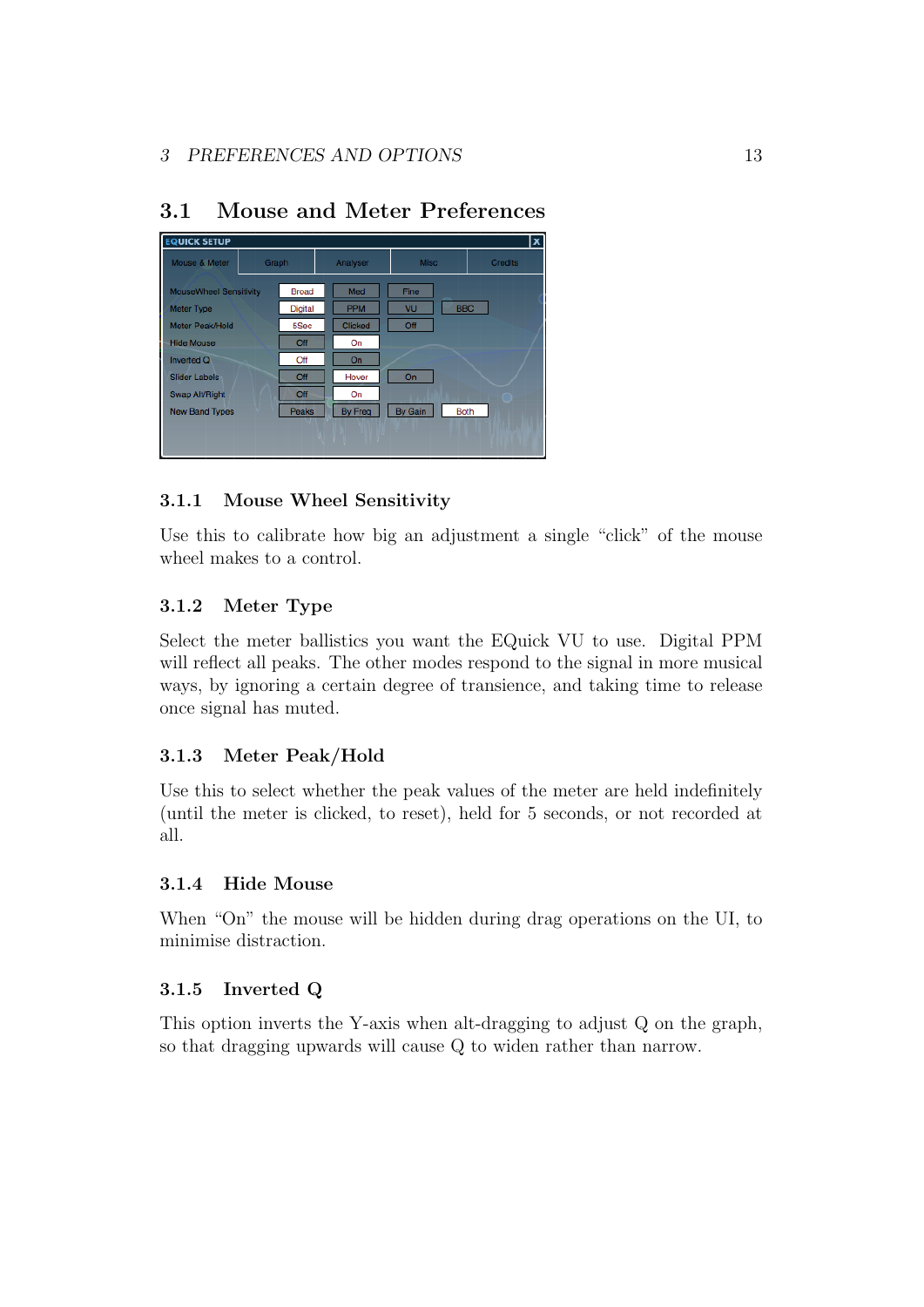#### <span id="page-13-0"></span>3.1.6 Slider Labels

This governs the behaviour of the numerical readouts of the slider controls. When "Off", the readouts are never shown. When "On", the readouts persist next to the slider handle. In "Hover" mode, the readouts are shown when you move the mouse over the slider.

#### <span id="page-13-1"></span>3.1.7 Swap Alt/Right

When engaged, this will swap the functionality of the right-hand mouse button and alt-click, so AutoListen will engage when alt-dragging, and rightdragging will adjust Q, rather than the converse.

#### <span id="page-13-2"></span>3.1.8 New Band Types

When double-clicking to create new bands, EQuick can use a set of rules to guess which type and parameters it should use for the new band.

When "Peaks" is selected, new bands are always Peaks with a Q of 0.7

When "By Freq" is selected, bands created below 20Hz will be high-pass filters, bands below 100Hz will be low shelves, bands above 4kHz will be high shelves and bands above 10kHz will be low-pass filters.

When "By Gain" is selected, bands created at the very bottom of the graph will be Notches, bands created in the higher and lower 25% will be given a Q of 1.2, and other bands in the centre 50% will be given a Q of 0.7.

Selecting "Both" is equivalent to engaging both "By Freq" and "By Gain"

## <span id="page-13-3"></span>3.2 Graph Preferences



#### <span id="page-13-4"></span>3.2.1 Graph Filled Bands

Use this to choose filled or outlined band responses on the graph.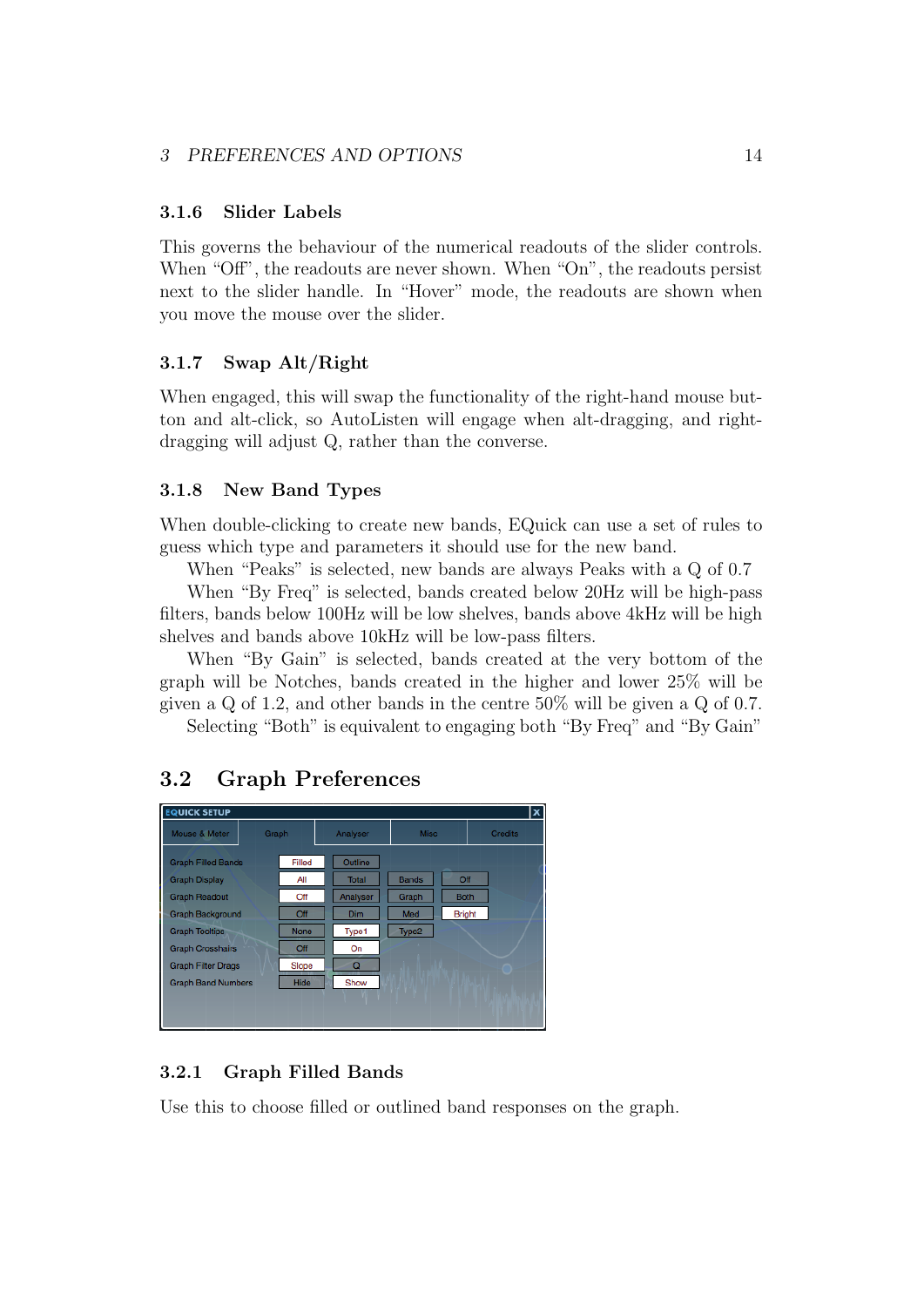# <span id="page-14-0"></span>3.2.2 Graph Display

Use this to configure whether the graph displays the overall response and/or the band responses.

# <span id="page-14-1"></span>3.2.3 Graph Readout

Use this to select whether the Graph has a superposed readout indicating mouse-location, analyser values and graph values.

## <span id="page-14-2"></span>3.2.4 Graph Background

This allows you to adjust the intensity of the log bars displayed behind the graph, from Off to Bright.

# <span id="page-14-3"></span>3.2.5 Graph Tooltips

There are two different tooltip modes available in EQuick. This preference allows you to choose between Type 1:



or select None to disable tooltips entirely.

# <span id="page-14-4"></span>3.2.6 Graph Crosshairs

Use this to disable drawing the crosshairs when moving a band.

# <span id="page-14-5"></span>3.2.7 Graph Filter Drags

When dragging filters up and down, you can use this to determine whether EQuick treats your adjustment as an adjustment of Q or filter Slope.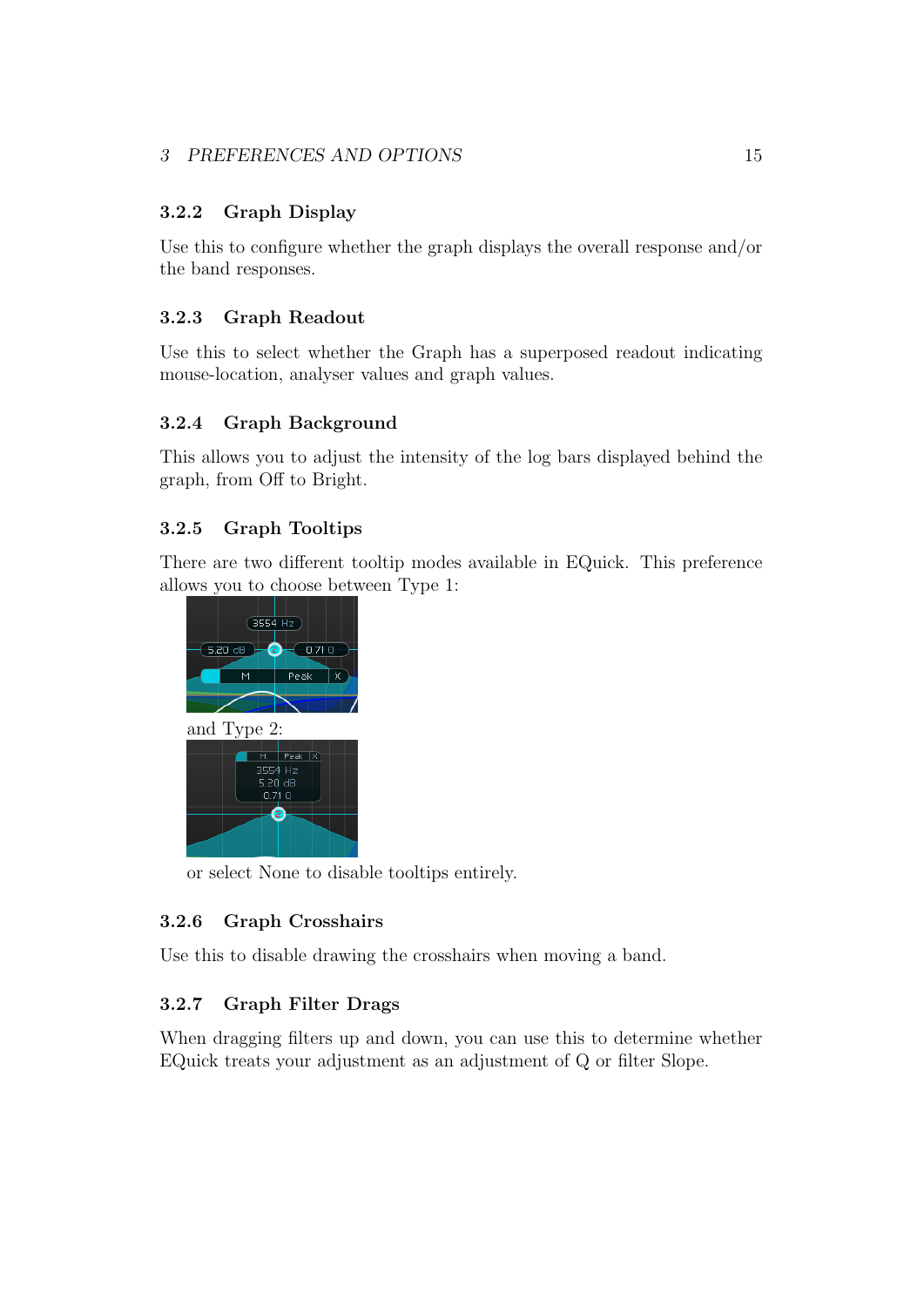# <span id="page-15-0"></span>3.2.8 Graph Band Numbers

This configures whether EQuick displays the band number inside the band's handle, to make automation easier.

# <span id="page-15-1"></span>3.3 Analyser Preferences

| <b>EQUICK SETUP</b>       |             |                  |             |         | lx.            |
|---------------------------|-------------|------------------|-------------|---------|----------------|
| Mouse & Meter             | Graph       | Analyser         | <b>Misc</b> |         | <b>Credits</b> |
| <b>Analyser Hides EQ</b>  | No          | <b>Yes</b>       |             |         |                |
| <b>Analyser Decay</b>     | Instant     | Fast             | Med         | Slow    |                |
| <b>Analyser Opacity</b>   | 100%        | 50%              | 20%         | 10%     |                |
| <b>Analyser Range</b>     | 96dB        | 80dB             | 64dB        | 48dB    |                |
| <b>Analyser Top</b>       | 0dB         | $-12dB$          | $-24dB$     | $-36dB$ |                |
| <b>Analyser Tilt</b>      | 0dB         | 3dB              | 4.5dB       | 6dB     |                |
| <b>Analyser Smoothing</b> | None        | Mild             | Med         | Heavy   |                |
| <b>Analyser Colour</b>    | White/Blue  | <b>White/Red</b> |             |         |                |
| <b>Analyser Display</b>   | Filled      | Outlined         | <b>Both</b> |         |                |
| <b>Analyser Curves</b>    | <b>Both</b> | Summed           |             |         |                |

# <span id="page-15-2"></span>3.3.1 Analyser Hides EQ

Use this option to disable the graph display when the analyser is active.

# <span id="page-15-3"></span>3.3.2 Analyser Decay

Use this to select the rate of decay of the analyser, to give a smoothed (easierto read) response, or a faster (more accurate) response.

# <span id="page-15-4"></span>3.3.3 Analyser Opacity

Use this to choose the opacity of the analyser overlay on the graph.

# <span id="page-15-5"></span>3.3.4 Analyser Range

Use this to choose how many dB of range are displayed by the analyser to show or hide low-level detail

# <span id="page-15-6"></span>3.3.5 Analyser Top

This allows you to configure the highest dB value displayed by the analyser. Using Range and Top you can configure EQuick to zoom the analyser in on narrow, low ranges.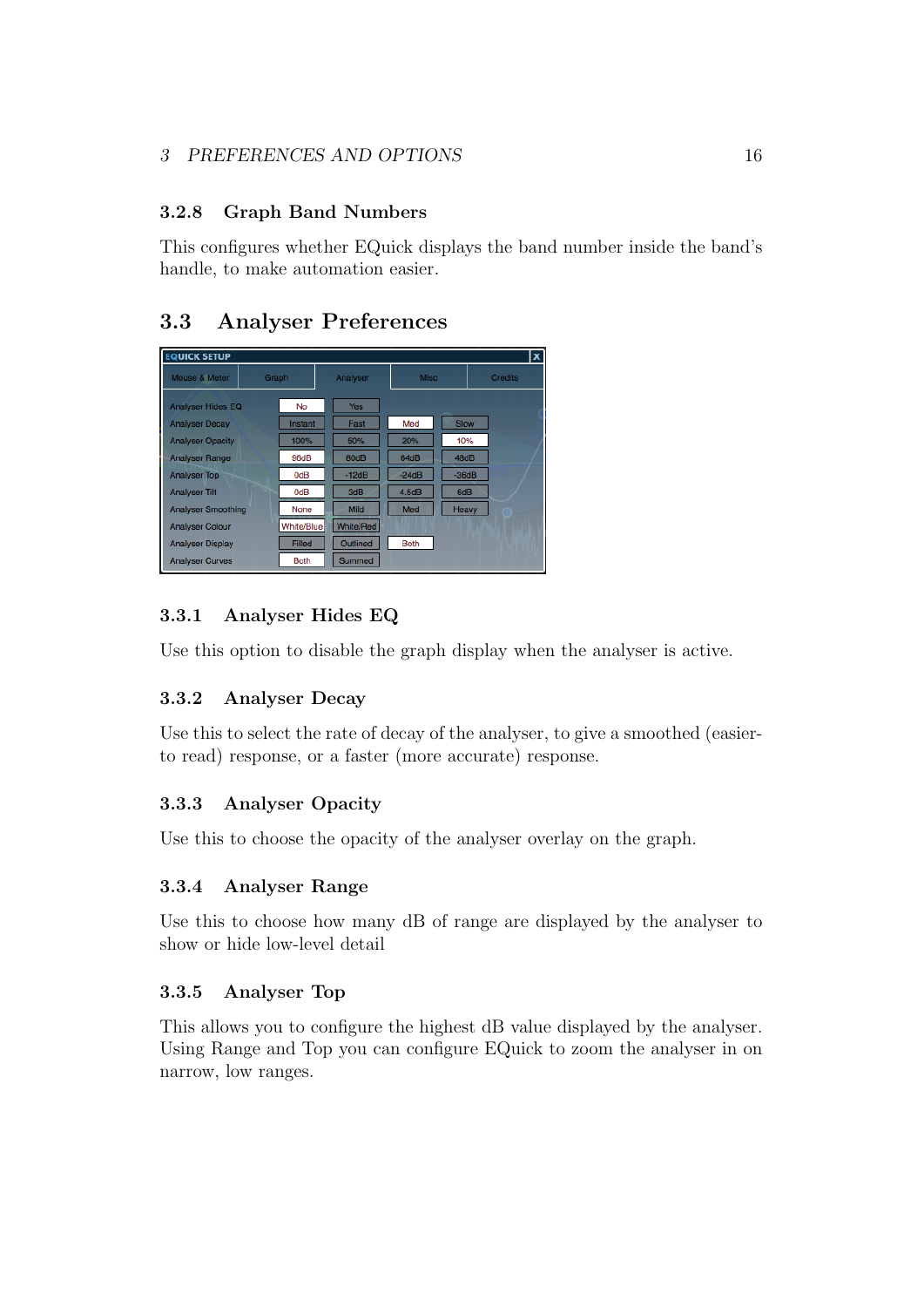## <span id="page-16-0"></span>3.3.6 Analyser Tilt

This settings allows you to compensate for spectral coloration. At 0dB, white noise appears flat on the analyser. At 3dB, pink noise appears flat. At 6dB red/brown noise appears flat.

## <span id="page-16-1"></span>3.3.7 Analyser Smoothing

If you find the accuracy of the Analyser distracting, use this setting to smooth the response to give a more approximate view of the spectral content.

### <span id="page-16-2"></span>3.3.8 Analyser Colour

Configures the colour of the Analyser plot.

# <span id="page-16-3"></span>3.3.9 Analyser Display

This setting allows you to choose the aesthetic used for displaying the analyser curves; you can select filled, outlined or filled and outlined curves.

### <span id="page-16-4"></span>3.3.10 Analyser Curves

You can configure EQuick to display a summed curve, showing the average of Left and Right, rather than the two independent curves.

# <span id="page-16-5"></span>3.4 Misc Preferences

| <b>EQUICK SETUP</b>        |           |               |                 |             |      | x              |
|----------------------------|-----------|---------------|-----------------|-------------|------|----------------|
| Mouse & Meter              | Graph     |               | Analyser        | <b>Misc</b> |      | <b>Credits</b> |
| Number format              |           | Precise       | Simple          |             |      |                |
| <b>FFT Update throttle</b> |           | <b>Mild</b>   | Med             | Intensive   |      |                |
| <b>Frequency Labels</b>    |           | 2,4,6,8       | 1,2,5           |             |      |                |
| <b>AutoListen Gain</b>     |           | Correct       | $+12dB$         | 0dB         |      |                |
| AutoListen Q               | $\Lambda$ | Actual Q      | 12 <sub>2</sub> |             |      |                |
| AutoListen Ignores Q       |           | No            | <b>Yes</b>      |             |      |                |
| Solo Mode                  |           | <b>Select</b> | <b>Mute</b>     |             |      |                |
| <b>Refresh Rate</b>        |           | 10Hz          | 20Hz            | 30Hz        | 50Hz |                |
|                            |           |               |                 |             |      |                |
|                            |           |               |                 |             |      |                |

# <span id="page-16-6"></span>3.4.1 Number Format

Use this to switch between using 'simple' number display (e.g. 15k) or 'precise' number display (e.g. 15000)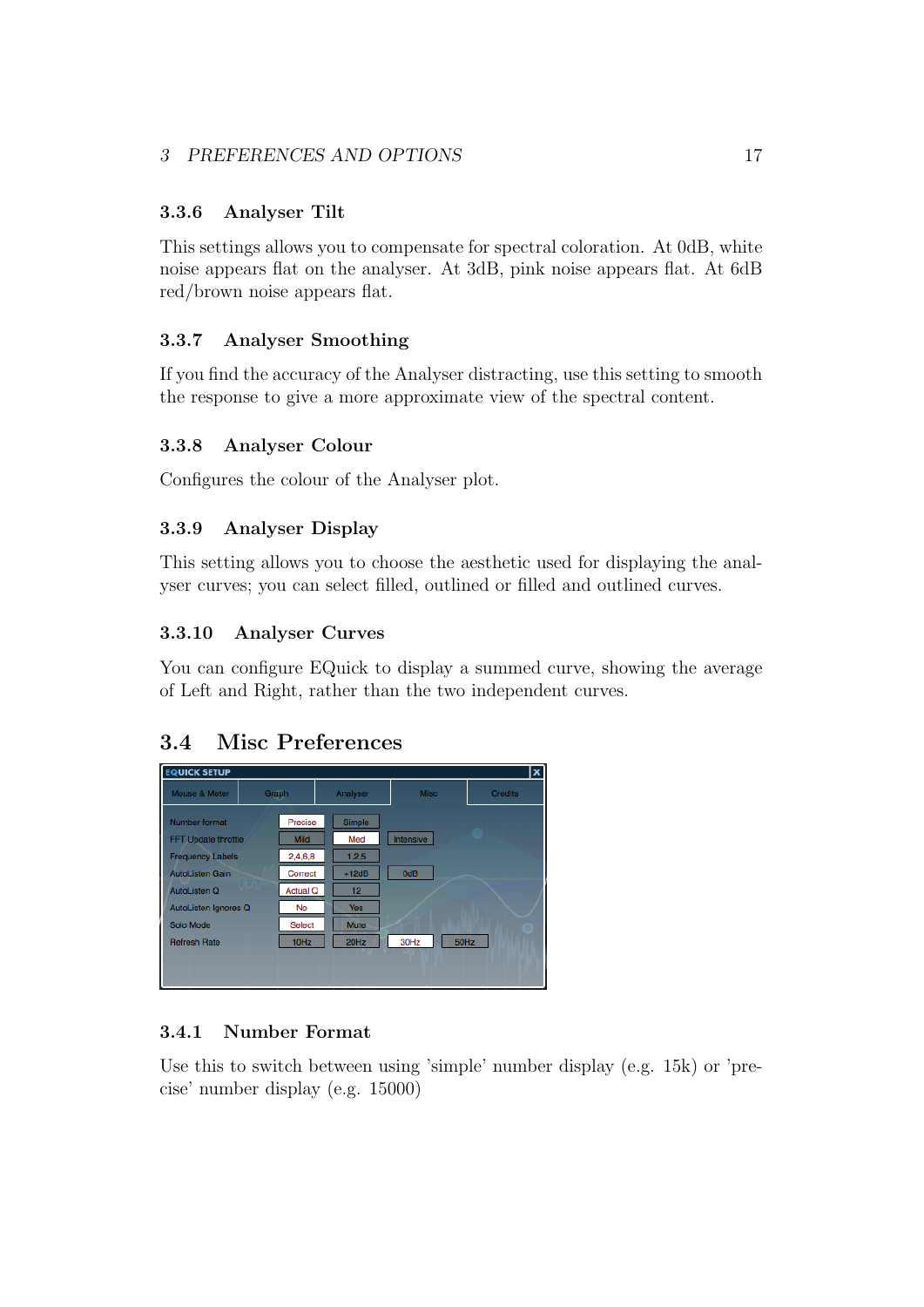## <span id="page-17-0"></span>3.4.2 FFT Update Throttle

Use this to control how fast EQuick responds to coefficient changes in Linear phase mode.

## <span id="page-17-1"></span>3.4.3 Frequency Labels

Use this to control how the frequency markings on the graph are labelled.

## <span id="page-17-2"></span>3.4.4 AutoListen Gain

When AutoListen is engaged, this option allows you to specify whether the output level reflects the settings of the band ("correct") or has a fixed value, which may make monitoring easier.

# <span id="page-17-3"></span>3.4.5 AutoListen Q

When AutoListen is engaged, you can choose to hear your actual settings ("correct") or jump to a Q of 12, to assist with locating frequencies, without needing to adjust the band's Q.

### <span id="page-17-4"></span>3.4.6 AutoListen Ignores Q

This preference allows you to prevent EQuick from engaging AutoListen when Q is being adjusted. In this mode, only frequency and gain changes will engage AutoListen.

### <span id="page-17-5"></span>3.4.7 Solo Mode

In "Select" mode, enabling Solo will play the selected channel through both output channels. In "Mute" mode, enabling Solo will mute the unselected channel.

### <span id="page-17-6"></span>3.4.8 Refresh Rate

The allows you to configure the refresh rate of EQuick; at high refresh rates, EQuick will look smoother, but use more CPU. At low refresh rates, you'll save CPU, but EQuick may be less quick to react.